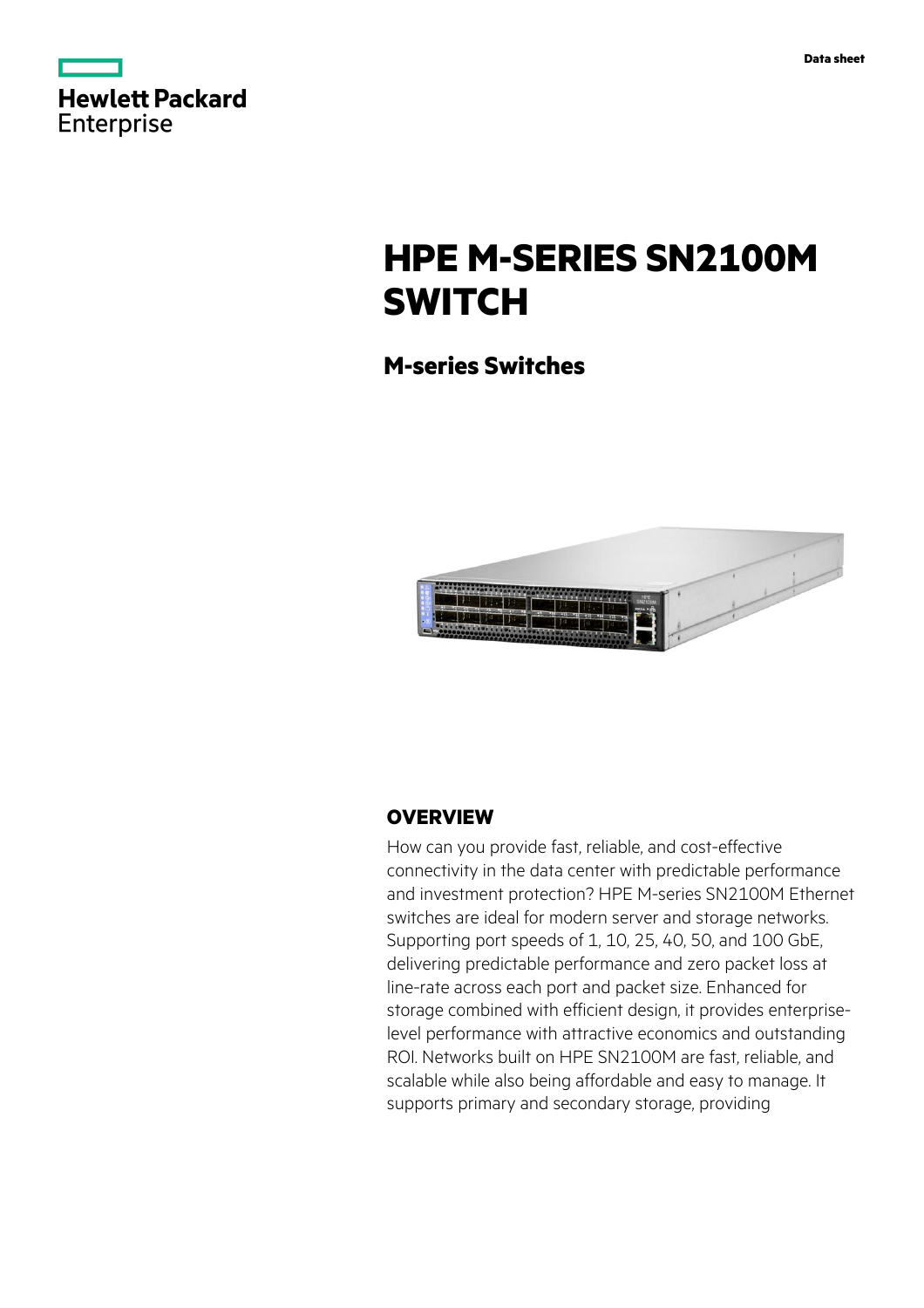consistently fair, fast, low-latency connectivity even under heavy workloads or a mix of different port speeds. This makes them ideal for storage, hyper-converged, financial services, and media and entertainment deployments.

### **FEATURES**

### **Superior Performance with Future-proof Growth**

HPE M-series SN2100M Ethernet switches provide predictability within a storage network and consistent throughput regardless of the packet size being transferred, the mixture of ports which are sending data and even within mixed speed environments.

Provides wire-rate performance with zero packet loss across frame sizes, avoiding any negative impact on applications that could occur with frame loss as unexpected packet loss is unacceptable in modern data centers, especially within a storage network.

Capable of forwarding 100% capacity wire rate performance with zero packet loss across ports concurrently at 100 GbE speeds while transferring data across both Layer 2 and Layer 3 networks.

Can be deployed to support 10 GbE ports and is designed to be able to evolve over time to support 25, 50, and 100 GbE speeds. This helps future-proof your network architecture and allows for implementing significant speed changes to the architecture over time.

### **Enhanced for Storage and Hyperconverged Environments**

HPE M-series SN2100M switches provide high-port density in a single rack unit, allowing for higher capacity and efficiency, simplifying scale-out environments and saving on total cost of ownership (TCO). Unique breakout cables fan out individual switch ports to multiple device ports.

With unique form factors and port counts, these Ethernet switches allow two HPE SN2100M units to be deployed side-by-side allowing for increased density, making it the ideal top-of-rack (ToR) switch.

Designed to use less electric power than competing switches, with less than 95W, HPE SN2100M provides one of the industry's lowest power draws, producing less heat than competing products and allowing reduced OPEX cost.

### **Unleashes Flash Storage Performance**

HPE M-series SN2100M switches provide ultra-low latency of under 300ns port-to-port. This is advantageous for flash storage, which moved latency from storage access to the network, as well as for the burst nature of today's softwaredefined and cloud data centers traffic.

Provides enough internal bandwidth that there is sufficient capacity to carry ports at 100 Gbps bandwidth concurrently. This allows the switches to avoid head-of-line blocking which can reduce overall performance and throughput.

Introduces dynamic shared buffers and wire speed performance with no packet loss for predictable data delivery.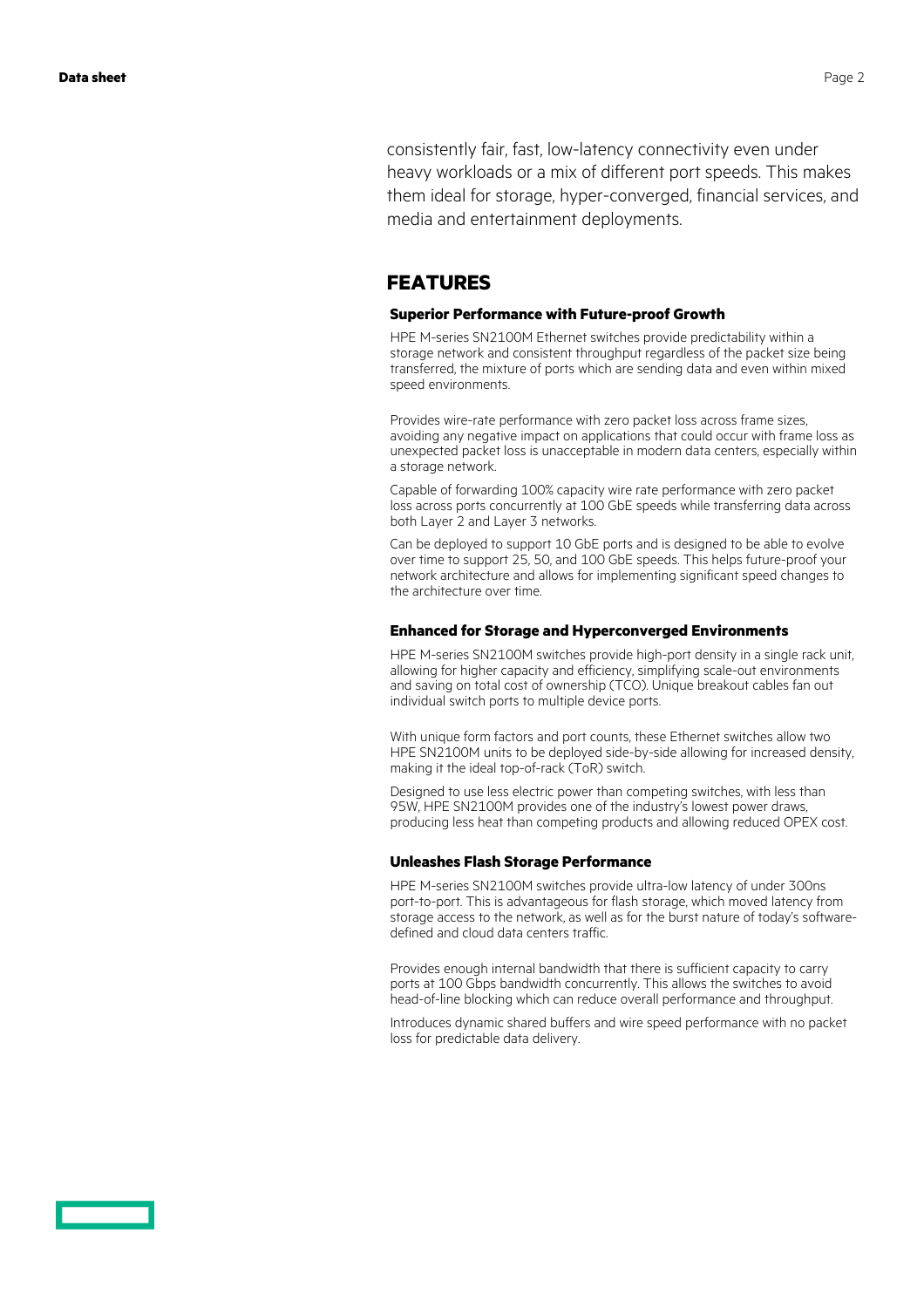<u>and</u>

## **Technical specifications HPE M-series SN2100M Switch**

| <b>Port speed</b>                  | 100 Gbps Ethernet, maximum                                   |
|------------------------------------|--------------------------------------------------------------|
| Aggregate switch bandwidth         | 3.2 Tbps                                                     |
| <b>Encryption capability</b>       | <b>No</b>                                                    |
| <b>Protocol supported</b>          | <b>Fthernet</b>                                              |
| <b>Availability features</b>       | Additional ports with upgrade license redundant power supply |
| <b>Form factor</b>                 | 1U half-width                                                |
| <b>Upgradability</b>               | Flash for convenient OS upgrades                             |
| <b>Software (required)</b>         | ONYX and ONIE                                                |
| <b>Software (optional)</b>         | HPE SN2100M 100GbE 8p Upgrade E-LTU (Q2M94AAE)               |
| <b>Product Dimensions (metric)</b> | $4.39 \times 20 \times 50.8$ cm                              |
| Weight                             | 4.53 kg                                                      |